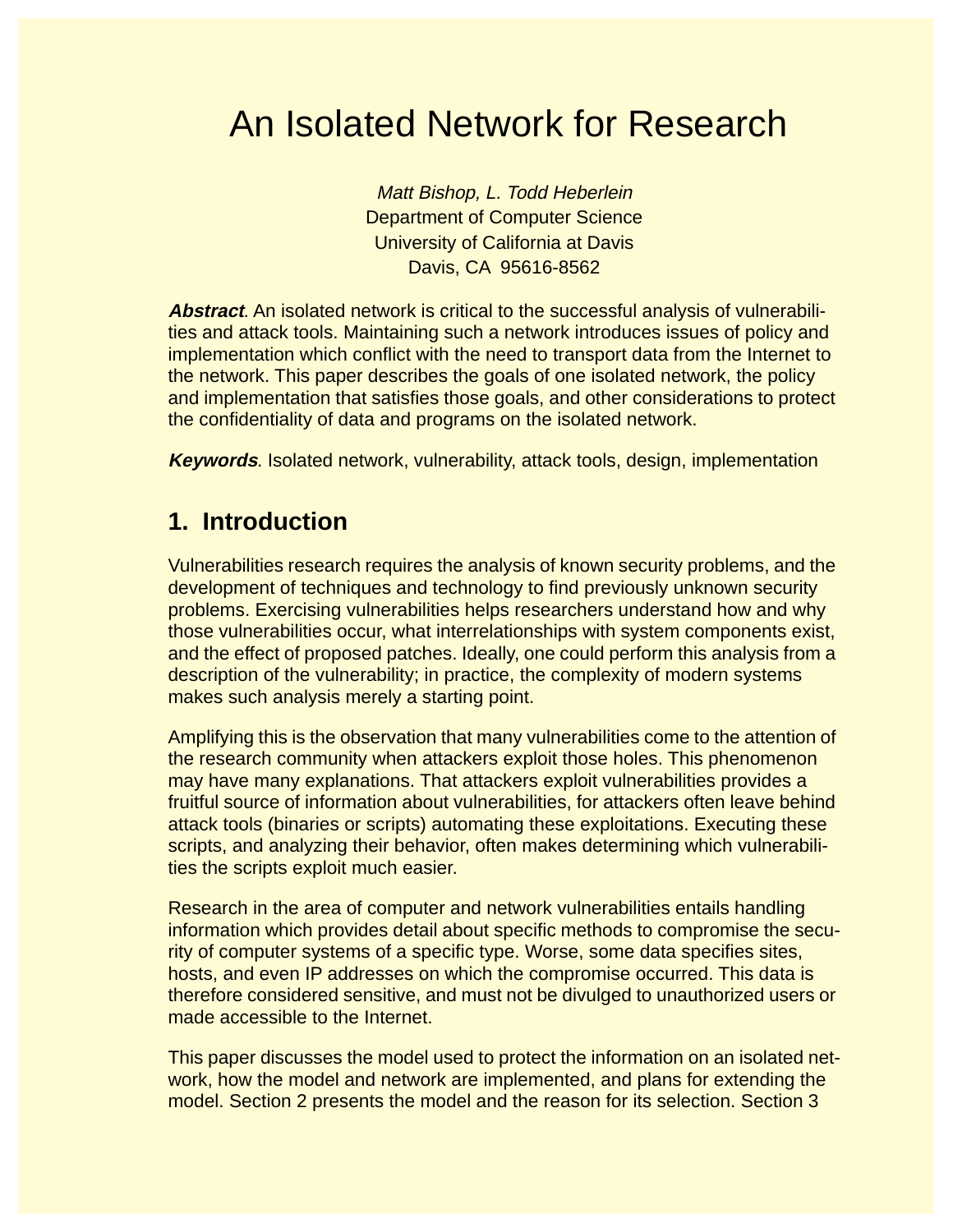discusses the implementation of the model in the setup and maintenance procedures for the isolated network, and other principles used to assure a reasonable level of security. Section 4 explains how data is moved to and from the isolated network, as such motion contradicts the notion of "isolation" and is a potential point of vulnerability. Section 5 explains the larger goals of the isolated network, and how its configuration serves to advance those goals.

# **2. Model**

The isolated network (called "isonet") currently consists of several hosts running different versions of the UNIX operating system (SunOS, Solaris, IRIX, and HP/ UX). This constrained our choice of model, because the model had to be simple enough to be implemented using native UNIX protection mechanisms and yet powerful enough to provide adequate security.

"Adequate security" is a function of the isonet's requirements, which are driven by the four types of data and programs that the isonet stores. The vulnerabilities database contains descriptions of the vulnerabilities, including system types on which they were found, environmental conditions needed to exploit them, and at least one attack script demonstrating how to exploit the problem. Attack tools recovered from many sources often show previously unknown vulnerabilities, and provide a basis for studying techniques for attack script analysis. Other researchers use the isonet as a testbed for security-related tools and protocols, such as comparing the effectiveness of different intrusion detection systems. Finally, the testbed provides a development environment for tools deemed too sensitive to be placed on the Internet, such as network connection altering tools.

The isonet must protect the confidentiality of data and programs stored on the isonet (called "isoinfo") by providing the following:

- 1. a mechanism to keep the isoinfo inaccessible to users on the Internet; and
- 2. a mechanism to ensure authorized users can access only the type of information they are authorized to access.

These requirements immediately suggest a multi-level security model. That the systems are UNIX-based suggests one security level for the isonet. The hosts on the isonet all run at the High level and the Internet is considered Low; this division is enforced by physical means. The four categories are proprietary programs (Prop), development tools (Dev), vulnerabilities data, and attack tools; but as attack tools are part of the vulnerabilities studies, those two categories are merged (Vuln).

The Bell-LaPadula model [\[1\]](#page-8-0) allows subjects in compartments to write to objects in the same compartment. This presents a problem: when attack tools are executed and vulnerability exploits are recreated, the exploitation could alter information under study or programs under development. So the model must be modified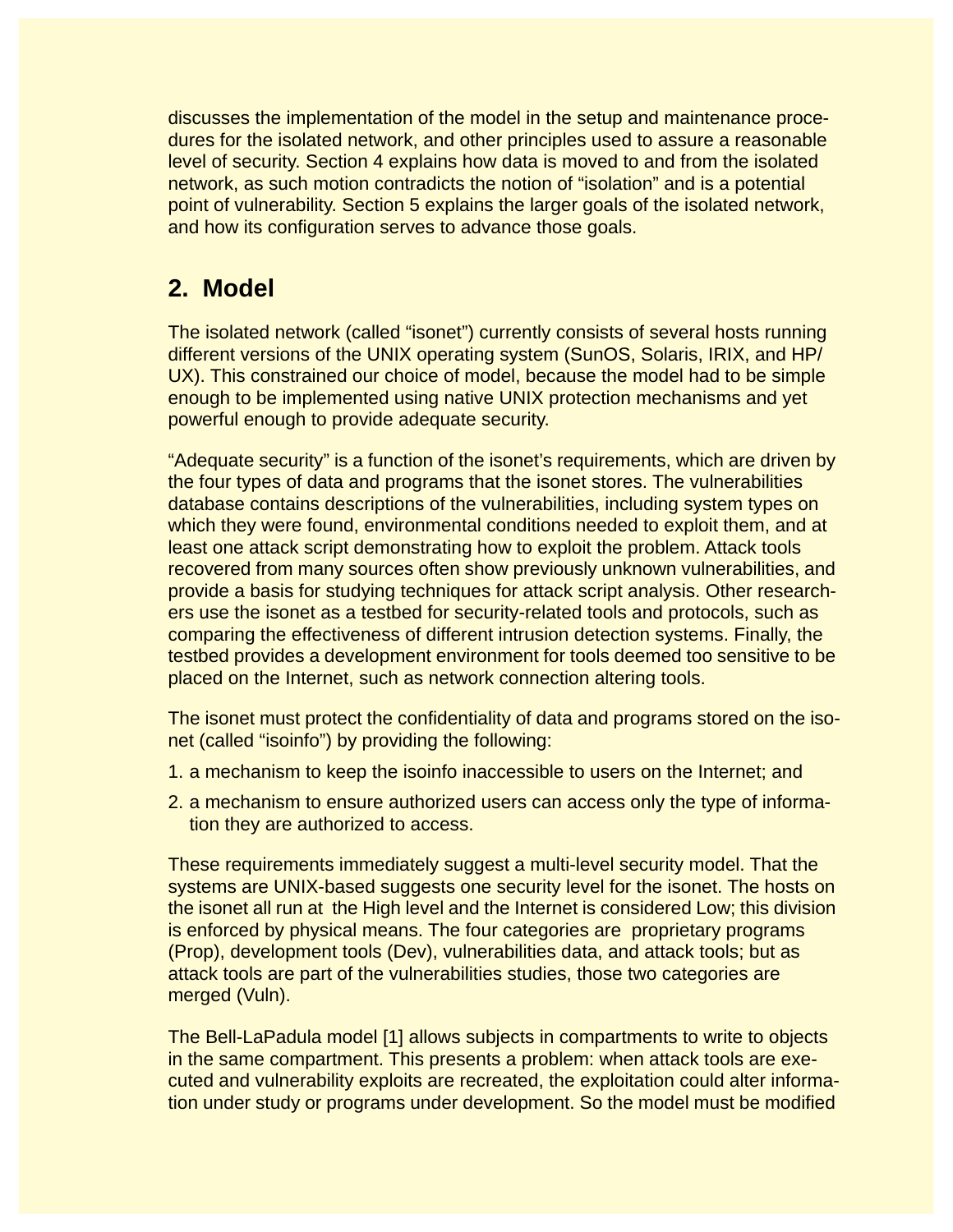| subjects                                      |     |              | objects      |             |
|-----------------------------------------------|-----|--------------|--------------|-------------|
|                                               | Low | (High, Vuln) | (High, Prop) | (High, Dev) |
| Low                                           | rw  |              |              |             |
| (High, Vuln)                                  |     |              |              |             |
| (High, Prop)                                  |     |              | r            |             |
| (High, Dev)                                   |     |              |              |             |
| (High, AVuln)                                 |     | rw           |              |             |
| (High, AProp)                                 |     |              | rw           |             |
| (High, ADev)                                  |     |              |              | rw          |
|                                               |     |              |              |             |
| Figure 1. Access Matrix for the Isonet Model. |     |              |              |             |

to provide:

3. a mechanism to ensure that the execution of a process does not affect isoinfo unless it is authorized to do so.

Lipner [\[2\]](#page-8-0) showed how to extend the traditional MLS model to provide such a mechanism. Three new categories, AVuln, AProp, and ADev, allow member subjects to alter data or programs in the categories Vuln, Prop, and Dev, respectively. No objects reside in the new categories. The resulting access matrix is shown in Figure 1.

We show this configuration meets the above requirements.

Consider requirement 1. If the isonet is at level High, and the Internet at level Low, this bars writing between the isonet and the Internet as no subject at level High can write to an object at level Low.

Now consider requirement 2. Isonet users (subjects) are assigned to a set of categories corresponding to their needs. Subjects with a particular set of categories can only read objects within those categories to which they are assigned. Further, they can only alter information if they are in the appropriate "A" category; this restricts the ability of a user to damage data or programs when experimenting.

Clearly the security levels form a linear hierarchy. A subject in category ADev can read or write an object in Dev, but a subject in Dev can only read an object in Dev. This induces a relationship based on the number of rights a subject has over an object; defining the relationship in the obvious way, Dev < ADev, Prop < AProp, and Vuln < AVuln. This gives a lattice model of security, and meets requirement 3.

# **3. Implementation**

Our implementation combines both procedural and technical mechanisms to achieve a level of security that prevents the accidental release of, and damage to,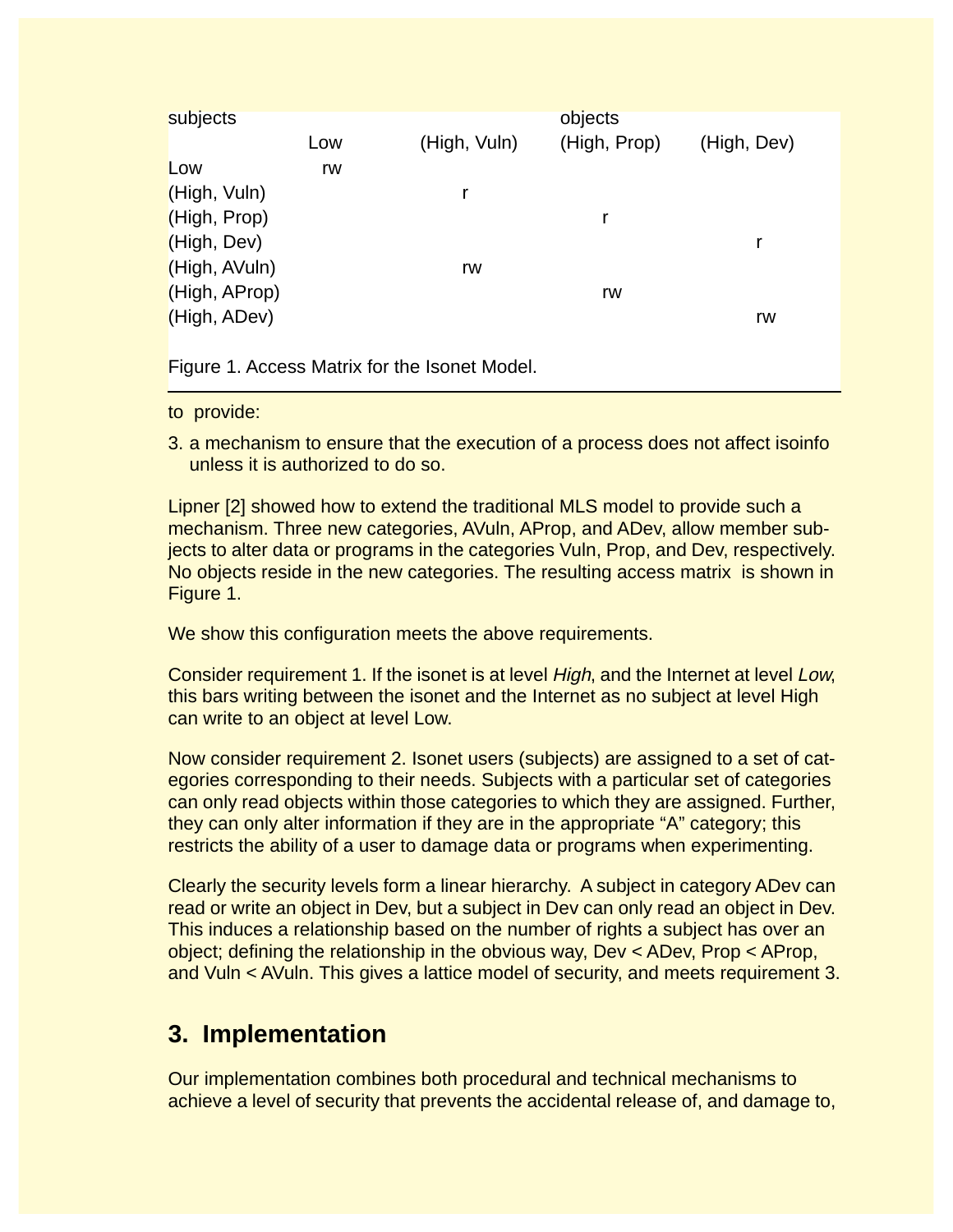

Figure 2. The topology of the isolated network. The moveable disk, which holds only data, is physically moved from the Internet host to an isohost to upload files, and from the isohost to the Internet host to download files.

the isoinfo, as well as to prevent external attacks. As is any site, the isonet is vulnerable to insider attacks; however, we have taken some steps to limit their damage and ensure they are quickly detected. This results from the systems not implementing multi-level security, and hence the isonet can only emulate the model, not implement it fully.

## **3.1 Configuration**

Figure 2 shows the isonet topology. As the isonet grows, and the topology becomes more complex, routers, bridges, and other network infrastructure components will be added. However, the part to the left of the dashed line will remain unchanged. The configuration to the left is the interface to the Internet; the part to the right is the fully isolated net. The moveable disk is used to move data from the Internet to the isolated network, and vice versa, and will be discussed later.

The hosts labelled isohost are the hosts on the isonet. The isohosts contain the user home directories and non-sensitive programs (development tools that could be made available to the Internet, such as compilers, mailers, word processors, and so forth). The isohosts trust one another, and may use DNS and NIS or static host and user information tables. If the former, the isohosts are configured so that only the isonet DNS and NIS servers will be queried; if they fail, static information is used. All isohosts run remote login and file transfer servers; they may run other servers as well. Of course, these servers are inaccessible to the Internet. Work during the method is the stocked to the is the consistent of the isotated network<br>
Figure 2. The topology of the isolated network. The moveable disk, whi<br>
and from the isolated network to the Internet hast to download

One of the isohosts, the vulnerability host , stores vulnerability and attack information, as well as tools and programs deemed sensitive (such as proprietary programs or vulnerability detection or exploitation tools). If a user wishes to add a vulnerability or alter a program, that user must do so from this host. The vulnerability host is *never* used for experiments, and may be taken off the isolated net-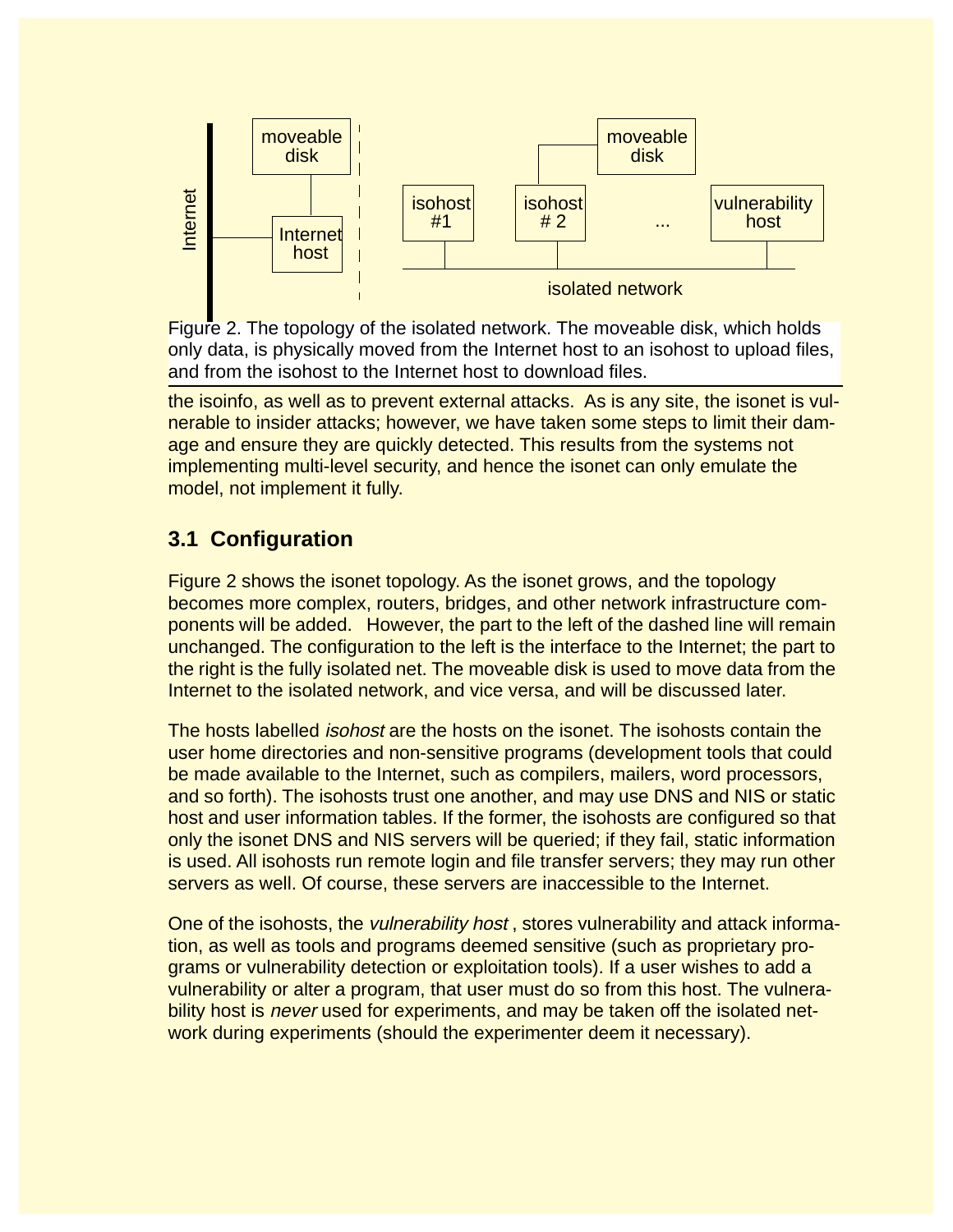#### **3.2 Implementation of the Model**

The separation between security levels is enforced physically; the isonet is disconnected from the Internet. This disallows High subjects from accessing Low objects, and vice versa, as the model requires.

Implementing categories is a bifurcated procedure. Users in categories Vuln or AVuln are in the group vuln; categories Dev and ADev correspond to dev, and Prop and AProp to *prop.* For example, user *bishop* is a member of the groups *vuln* and dev, and so can read source code for tools under development, and data in the vulnerabilities database; but this user cannot access proprietary programs.

The programs and data which this scheme protects reside on a disk exported from the vulnerability host. Each file on this disk is in one of those three classes, and all are group readable and writable; however, the disk is exported as readonly. So remote clients cannot alter the files, despite those files being group writable. The programs and data are kept unreadable and unwriteable by all other users (except the owner) to prevent any unauthorized access.

Subject membership in the categories AVuln, ADev, and AProp require that the user have an account on the vulnerability host. Then the users can alter the files, as the disk is local to the vulnerability host and is readable and writable there.

One advantage of these procedures is that no locally-developed software is required. Exporting is controlled using vendor-implemented protocols, currently the Network File System [\[4\],](#page-8-0) and each vendor supplies its own account management facility.

While procedures clearly dictate that the isonet is never to be connected to the Internet, not all mistakes can be prevented. Hence the vulnerability host does not run any network servers other than the file exporting servers, and these are configured to export only to other isohosts. For example, no remote logins or file transfers are allowed. Second, the IP address of the vulnerability host is the same as the IP address of one of the Department's busiest servers. The vulnerability host is also a much faster system. Thus, should the isonet ever be connected to the Internet, it will receive messages intended for the Department server, and refuse them as it runs none of the daemons that the Department server makes available. Experience shows that users will quickly report these problems to the system staff, who can take immediate corrective action.

#### **3.3 Other Aspects**

Because systems are often altered for testing, the isonet hosts are maintained as close to the vendor-distributed configuration as possible. This makes reinitializing hosts very simple, and eliminates the problem of porting locally developed configuration management code to new types of systems as they are hooked up to the network. Two aspects of this are worth some elaboration.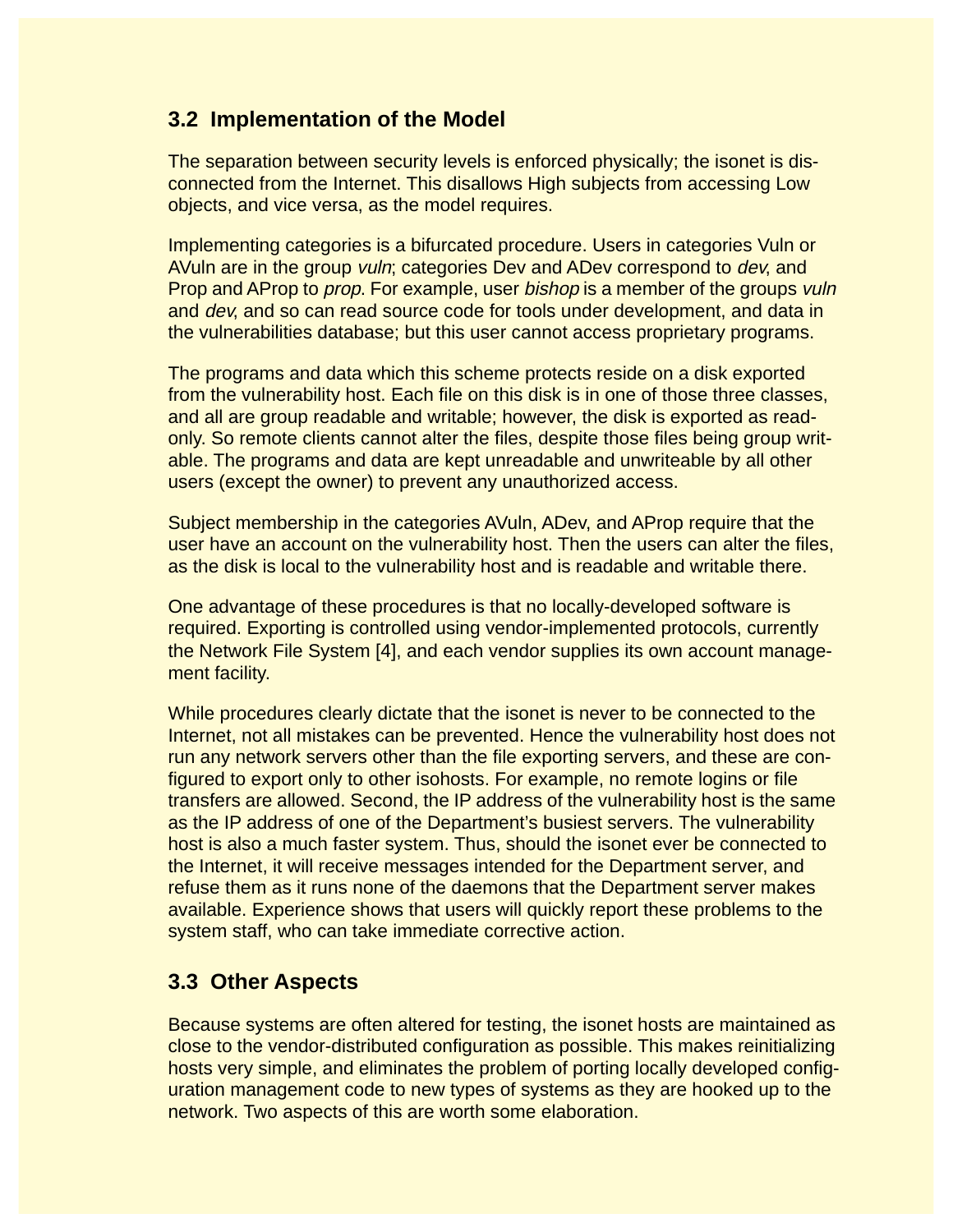Identification and authentication arise twice: first, in the issuing of new accounts, and second, in the access procedures. Accounts are under the control of the Computer Security Laboratory, so only those who have a legitimate need to access the isonet will receive accounts on it. To log in, a user must first enter a locked room (authorized users and graduate students have keys), and then go through the system authentication mechanism. Additional mechanisms have not proven necessary.

While auditing would allow tracking of uses of the isonet hosts, it would also provide no barrier to a determined insider. Further, providing a robust audit mechanism in this environment would require extensive system modifications. Given these, relying on the standard system audit mechanisms seemed appropriate.

## **3.4 Analysis**

Saltzer and Schroeder's principles of secure design [\[3\]](#page-8-0) are a useful metric against which to evaluate this design. The principles they enunciate are:

1. Users (processes) should have the minimum set of access rights necessary (least privilege).

Procedurally, users are assigned to the least upper bound of the compartments they must access to complete their tasks. The security mechanisms ensure that access to isoinfo is limited to those authorized by the class membership.

- 2. Access requires explicit permission (fail-safe defaults). By default, users are members of the generic *other* group. Membership in a group must be given explicitly.
- 3. Design of the security mechanisms should be simple and small enough to be verified (economy of mechanism). The model presented above cannot be simplified any further; the analysis in the

previous section shows the model meets the stated requirements. The analysis in this section demonstrates that the model is implemented correctly.

- 4. Every access should be checked for authorization (complete mediation). The UNIX operating system does not fully enforce this principle, checking authorization only when files are opened. But the above implementation meets this criterion to the extent possible.
- 5. Security should not depend on the secrecy of the design (open design). The model and its implementation are available to all users.
- 6. Access to objects should depend on more than one condition being satisfied (separation of mechanism). Access to the isonet itself requires physical access to a graduate student laboratory that is kept locked. Access to the data or to programs requires both an account and group membership; if the access enables the user to alter either data or programs, an account on one specific host is also required. Thus, several conditions must be met before access to objects is allowed.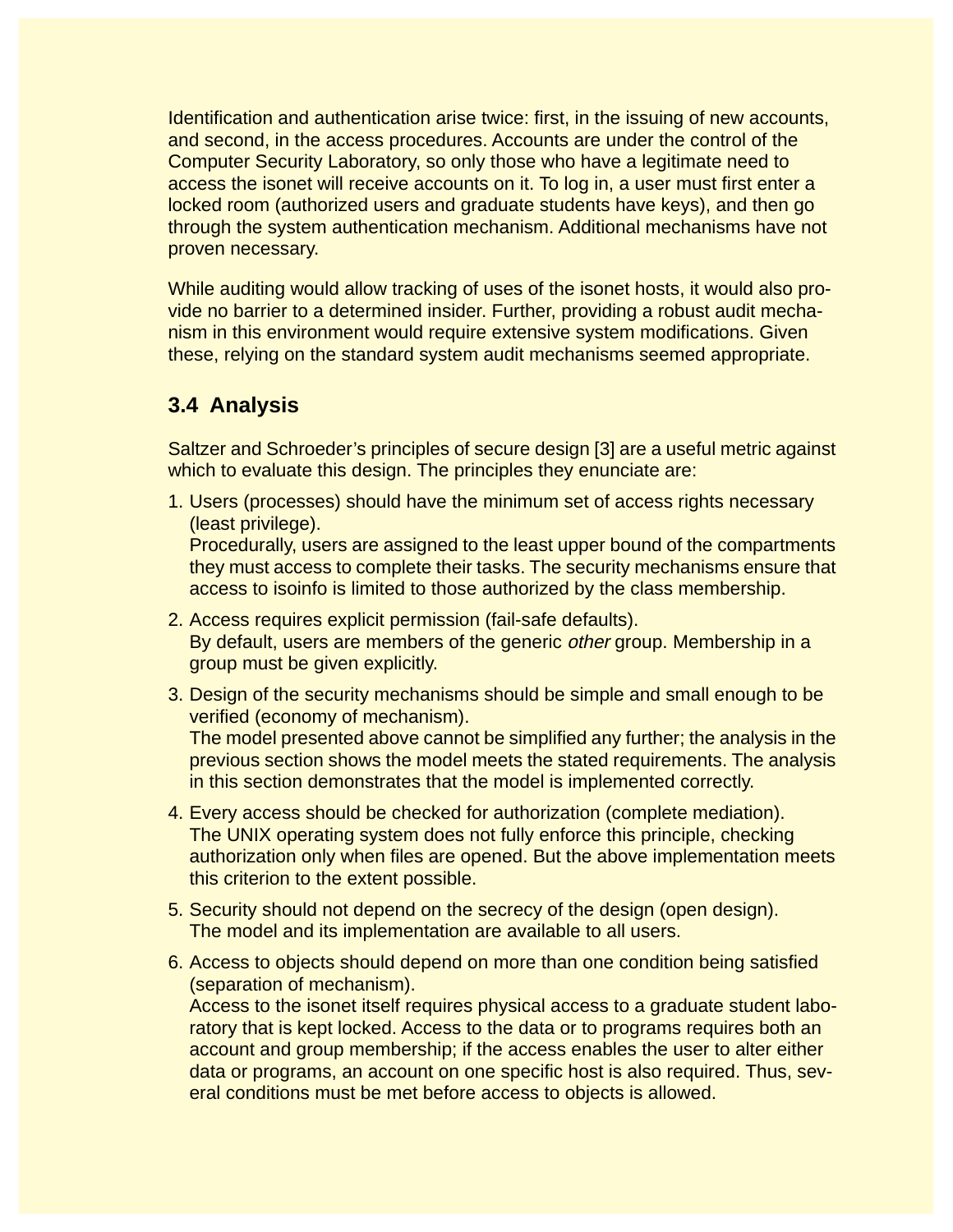7. Mechanisms shared by multiple users should be minimized (least common mechanism).

This principle cannot be enforced adequately because the isonet provides common hardware and softwared. In particular, if the owner of data in a particular compartment desires to make that data available to all others, a simple change of protection mode accomplishes this. Having trusted users own as many files ameliorates this considerably, but the threat is not eliminated.

8. Mechanisms must be easy to use (psychological acceptability). The implementation mechanisms are standard UNIX security and system administration mechanisms and so are familiar to all our users. They require no extra software or hardware and thus are likely to be applied correctly and entail little to no extra burden on the users.

Thus, both the model and the implementation of the model meets the principles of secure design as much as possible in the UNIX environment

Because data from the Internet (and other sources) resides on the isonet, and data and programs are added as they become available, the above model must be modified to include the motion of data to and from the isolated network. The next section describes the modifications to the model and the implementation of a solution to this problem.

# **4. Uploading and Downloading**

As research into vulnerabilities began, many helpful users and system administrators offered copies of various attack tools found at their sites. They enciphered these scripts using PGP [\[5\]](#page-8-0) and mailed them to the first author, who moved the letters to a Macintosh, deciphered them, and put the cleartext onto floppies. The cleartext attack Tools could then be placed on the isonet.

Augmenting the model to handle the reclassification of data from Low to High would imply that users in the compartments would be able to read and write to the Internet. This is undesirable for several reasons. First, the users may download sensitive information without meaning to, for example by mistyping a file name. Second, users may upload programs with Trojan horses or other malicious logic. Third, if a user of the isonet wishes to pass information to someone on the Internet, or to use an attack script against an Internet host, the user may download the information or the attack script. Thus, access to the Internet is an exception to the rules of the model. This emphasizes the trust in those granted such access.

The moveable disk is a disk that can be connected to either a system on the Internet or a system on the isonet, but not both simultaneously. Because this is the only hardware that can be on both the Internet and the isonet, its management is central to the security of the vulnerability and attack data. Its requirements are: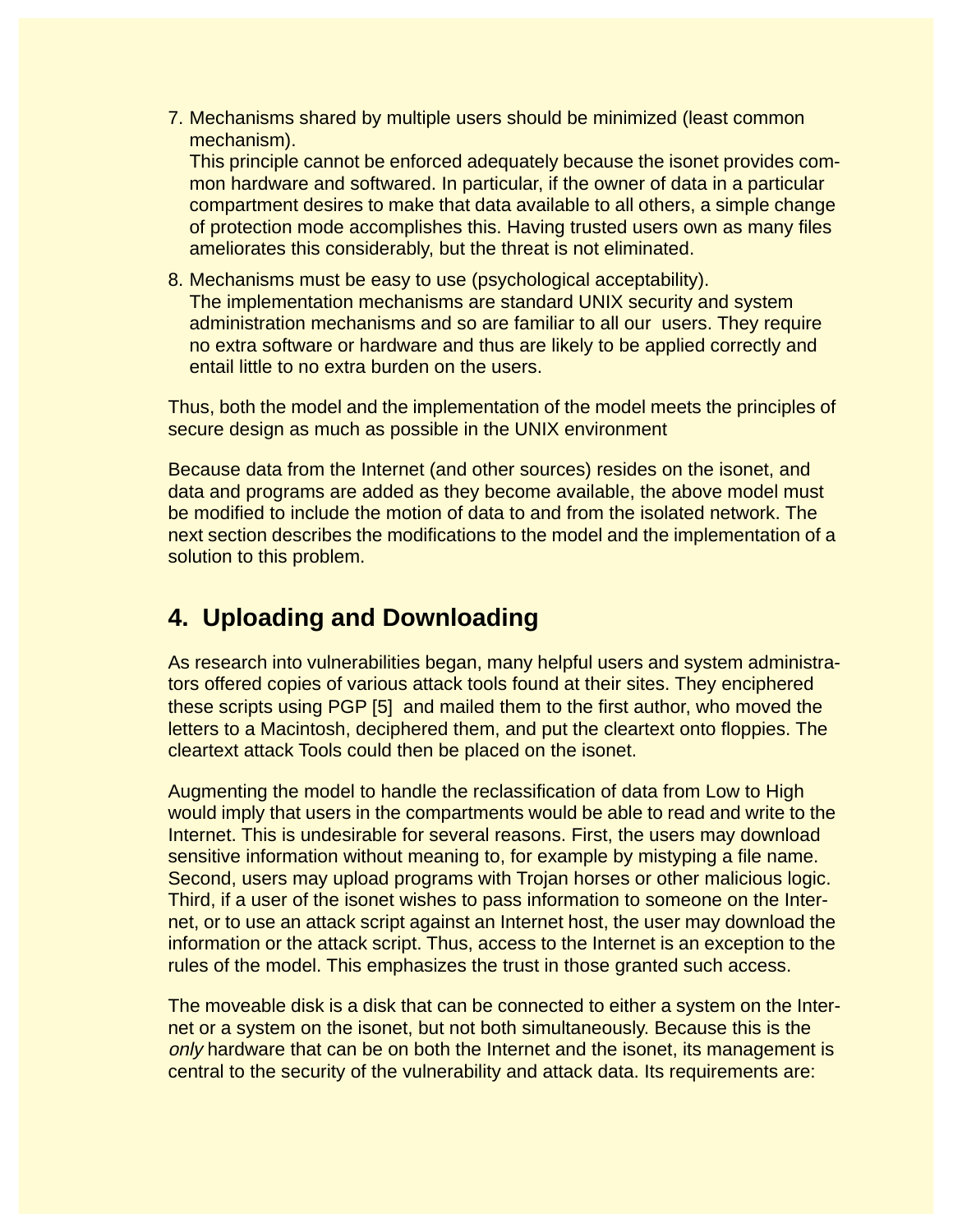- 1. The structure of the isonet must not be visible from the Internet. This allows the isonet to be reconfigured, and network infrastructure added, without affecting any other hosts or databases.
- 2. The moveable disk cannot contain any programs other than those being transferred. In particular, no system or user binaries may reside on it.
- 3. Themoveable disk must not be a networked disk. Uploading data to, or downloading data from, the Internet host requires the user to be physically at the Internet host, to which the moveable disk hardware is attacked.
- 4. The moveable disk must hold no sensitive data (except, possibly, for the data being uploaded or downloaded). This includes cryptographic keys.

The moveable disk requires special-purpose hardware (basically, a mounting bay) and so can only be used on systems with that hardware installed. This allows tight control over which hosts can be accessed, but requires a two-step process to upload data (the data must be placed on the moveable disk attached to the Internet host, and then that disk physically moved to an isohost and the data transferred).

Figure 2 shows the relationship of the moveable disk to the isonet and the Internet. The mamagement procedures and hardware set-up implement the above requirements directly. Further, only those users trusted to upload or download data or programs have accounts on the Internet host; in other words, accounts on this host are completely independent of the accounts on the other isonet hosts. If a user without an account on the Internet host wishes to move data between the isonet and the Internet, a trusted user must perform the transfer; as trusted users will question the need for such a transfer, this performs the function of a trusted certification that the data may indeed be transferred without endangering confidentiality.

Remote users and system administrators who wish to contribute data, programs, or attack tools are rarely willing to send the information over the Internet in the clear. To allow the information to be sent in encrypted form, a PGP key pair is associated with the isonet. The secret key resides on the vulnerability host. The public key is available on a number of public servers, and may be distributed freely. Contributors of information may use this key to encipher the data before they send it; as the secret key resides on the isonet, the recipients can only decipher the contribution on that network.

# **5. Conclusion**

The isolated network has been in use for two years, and the current model evolved from our experiences and the needs of our laboratory and contributors. It appears to work quite well, as we have not yet had a leak of information from the isonet. This also speaks of the character of the users of the isonet, and emphasizes the need for non-technical controls. Undoubtedly, as the uses and needs of